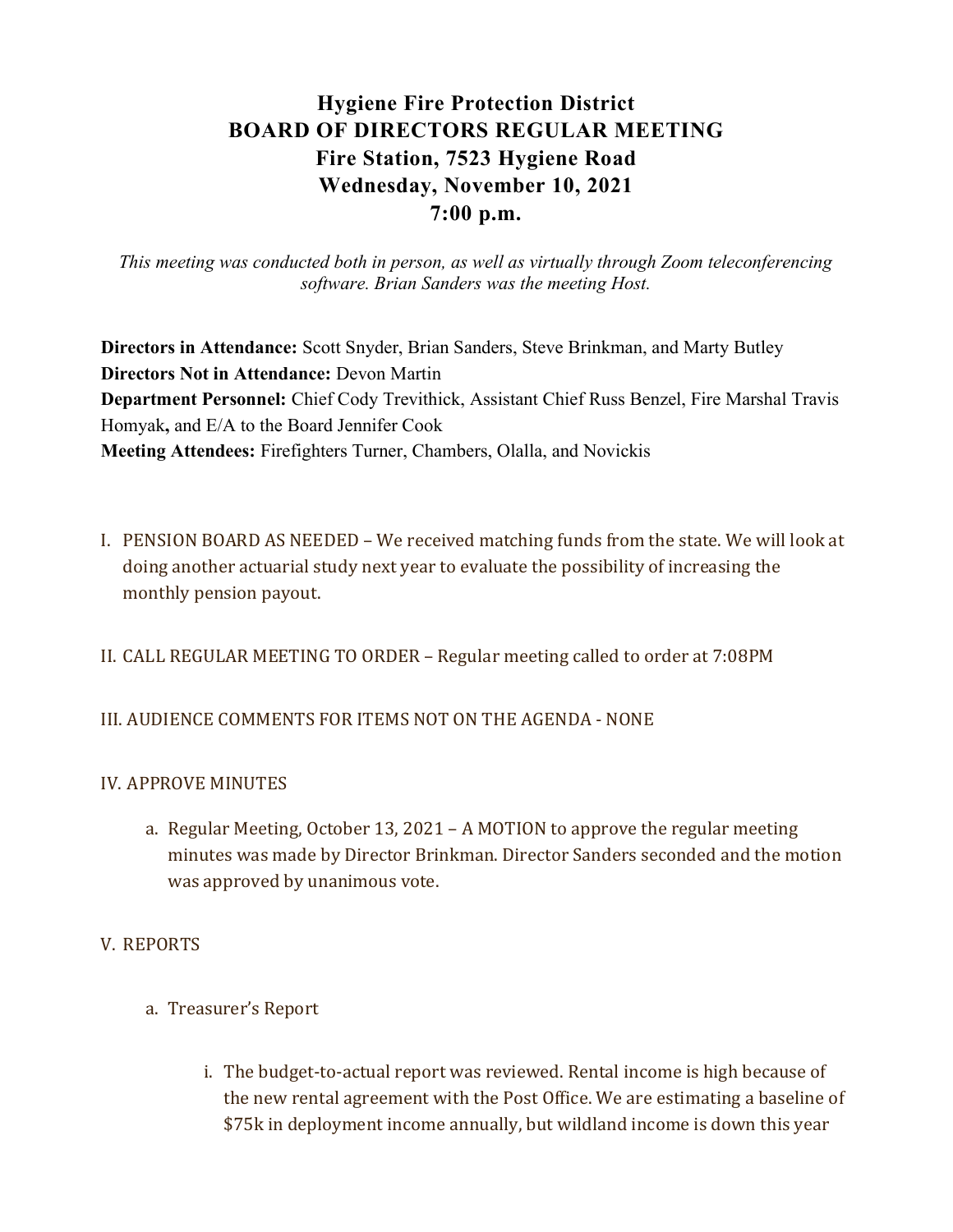overall because there were fewer opportunities to deploy apparatus, although there is still a chance to get close to that target before the end of the year. 2832 went out recently, so we are hoping to receive  $\sim$ \$25k for that. Equipment (Fire & Rescue) expenses are slightly high, but will probably align with projections by the end of the year. Insurance expenses will come in  $\sim$ 25% below budget because of reimbursement payments from recent claims, which reduces the outlay for the year. We've only spent 10% of the amount budgeted for Medical Equipment. This account often tends to run below budget, so we will need to reevaluate how much is allocated for the 2022 budget.

- ii. Ron Tribbett confirmed that we do not have insurance on the Post Office, so we need to get liability and basic property insurance as soon as possible. We will need to provide a lot of information before we can get coverage, possibly including a copy of the deed.
	- 1. Director Martin has worked on a lot of the Post Office transactions and will probably have access to documents that the underwriters need. Chief Trevithick will forward the email from the insurers to her to follow up on.
	- 2. Tribbett focuses mainly on insurance for Fire Departments, so it may be a good opportunity to shop around. The Post Office almost certainly has its own insurance, but we need to have coverage as the property owners.
- iii. Director Sanders requested that Chief Trevithick finalize all non-recurring purchases by the end of the month.
- iv. No action has been taken on the sale of the old Type 6 because we need to do some repairs before putting it on the market. Chief Trevithick is thinking of posting it on a Diesel site vs. a Fire site, because all fire-related equipment has been removed from the vehicle. We are looking to get between \$10k and \$15k.
- v. The new, higher mill levy gives us a  $\sim$  \$250k more income than the amount used to build the original 2022 budget. We will need to revisit the inputs to incorporate those additional funds.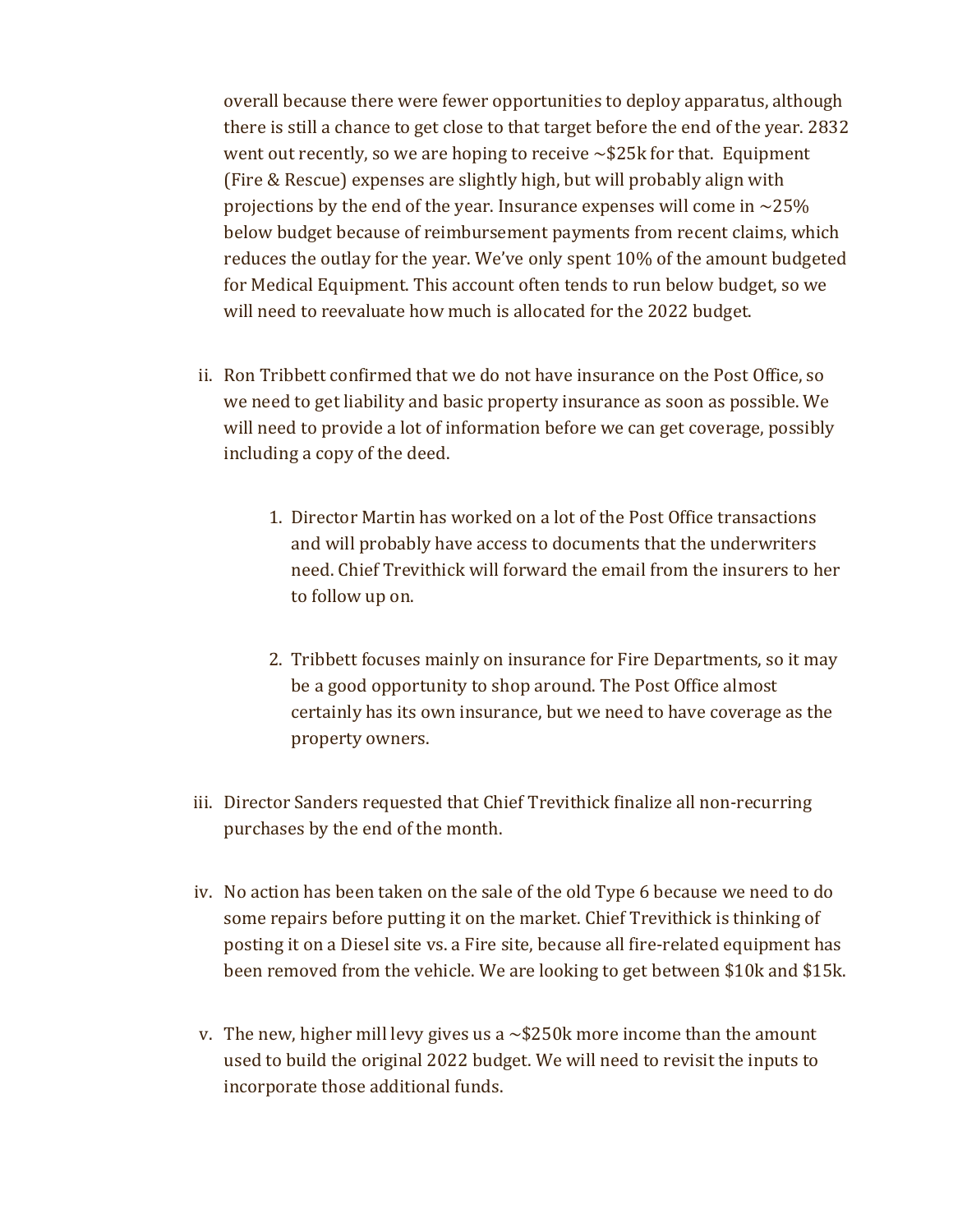- vi. There are a number of budget documents that need to be prepped and approved. Director Sanders will reference the examples from last year, to use as a guide for filling out this year's forms.
- vii. The 10-year financial forecast needs to be updated to reflect the new mill levy, as well other income/expense activity that has occurred in the last few months.
- b. Secretary's report
	- i. Dates and Deadlines
		- 1. We need to publish the notice of budget and hearing before the December Regular Board Meeting.
		- 2. The budget must be approved by December 15th.
		- 3. The mill levy certification must be submitted to Boulder County by December 15th.
		- 4. The Christmas Party is scheduled for December 3rd at Shupe's Homestead in Longmont. Cocktail hour begins at 6:30PM.
- c. Friends of Hygiene Nothing to report
- d. Election Official
	- i. The mill levy ballot issue passed with  $\sim$  2/3 of voter approving the increase!
		- 1. In addition to the HFPD providing such quality service, there was speculation that the mill levy increase passed so successfully because there were few other entities asking for tax funds on this ballot.
- e. Hygiene/Lyons Report Director Brinkman reported that Lyons is in a different mindset that we are. They already had their lawyers review the various merger options that Chief Zick developed earlier this year. The first joint meeting was two weeks ago, and it was clear that the two Departments had different ideas even about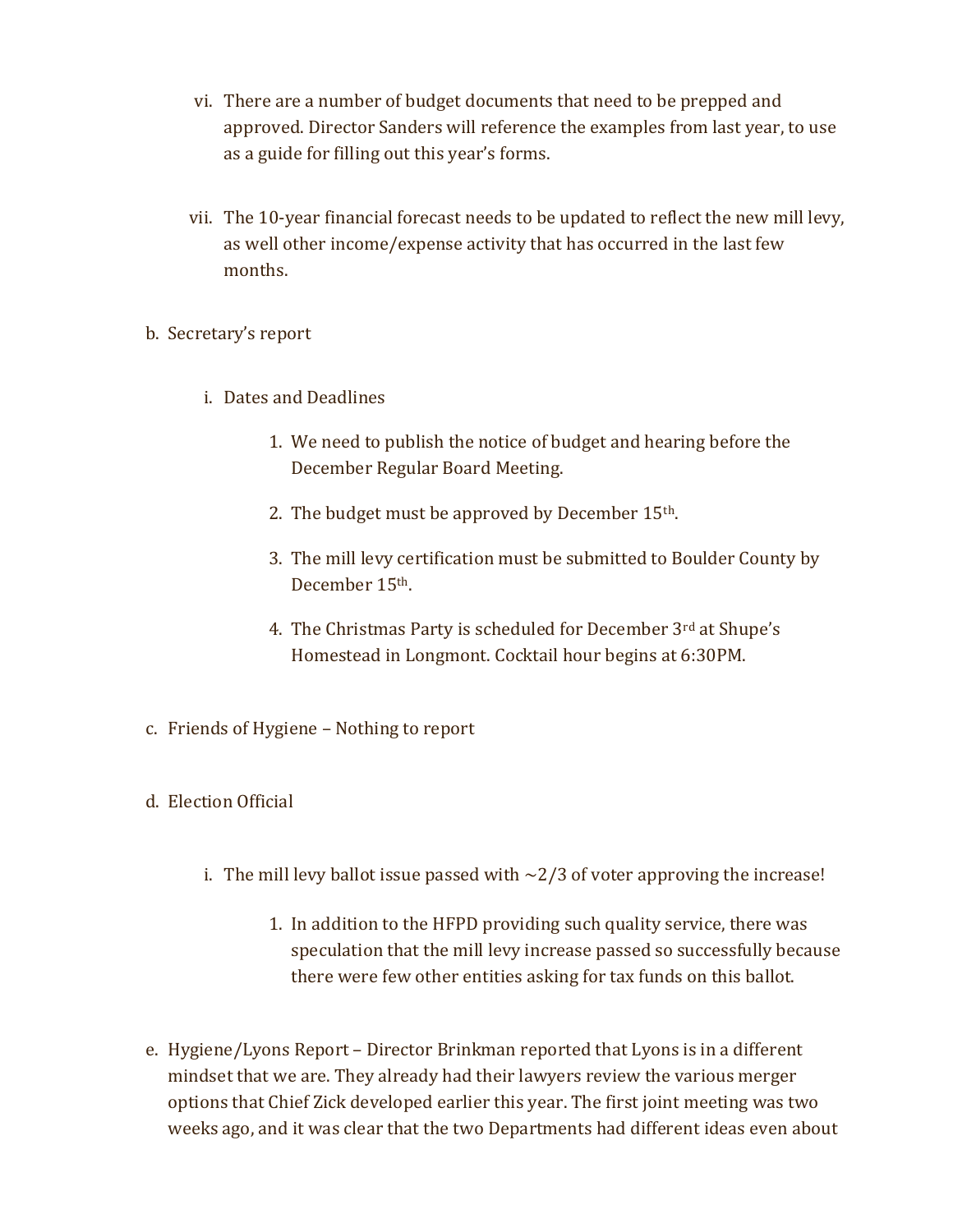the purpose of the meeting itself. Lyons' representatives came in looking to discuss merging and Hygiene was interested in developing ways to explore making some of our joint operations more efficient.

- i. We will continue to look for ways to enhance each other's operation but, from Hygiene's standpoint, anything further is very premature. For the near future, we are not planning to take any steps that would require getting lawyers involved.
- ii. At the first meeting, Lyons made a couple of operational and financial revelations that makes the prospect of merging less appealing. We would need to find out more before we even consider combining in any real way.
- iii. The next meeting will take place on December  $7<sup>th</sup>$ .
	- 1. Director Sanders had asked for copies of Lyons' financials and budget. Chief Trevithick has been trying to get them but so far minimal success.
	- 2. It was noted that the dialogue at the meetings needs to first focus on "working together." We want to leverage cooperative efforts to make our operations more efficient, not start laying the foundation to combine Districts.
- iv. We still want to continue conversations with Lyons on how to get faster ambulance service to our respective Districts. Director Brinkman referenced a nearby ambulance authority as an example of how Lyons and Hygiene could potentially collaborate to manage this problem. Each Department could provide the medical manpower, and we could share the costs to staff and equip the ambulance.
	- 1. The joint committee will discuss the issue and try to come up with possible solutions to the ongoing ambulance service problem.
- f. Chief's Report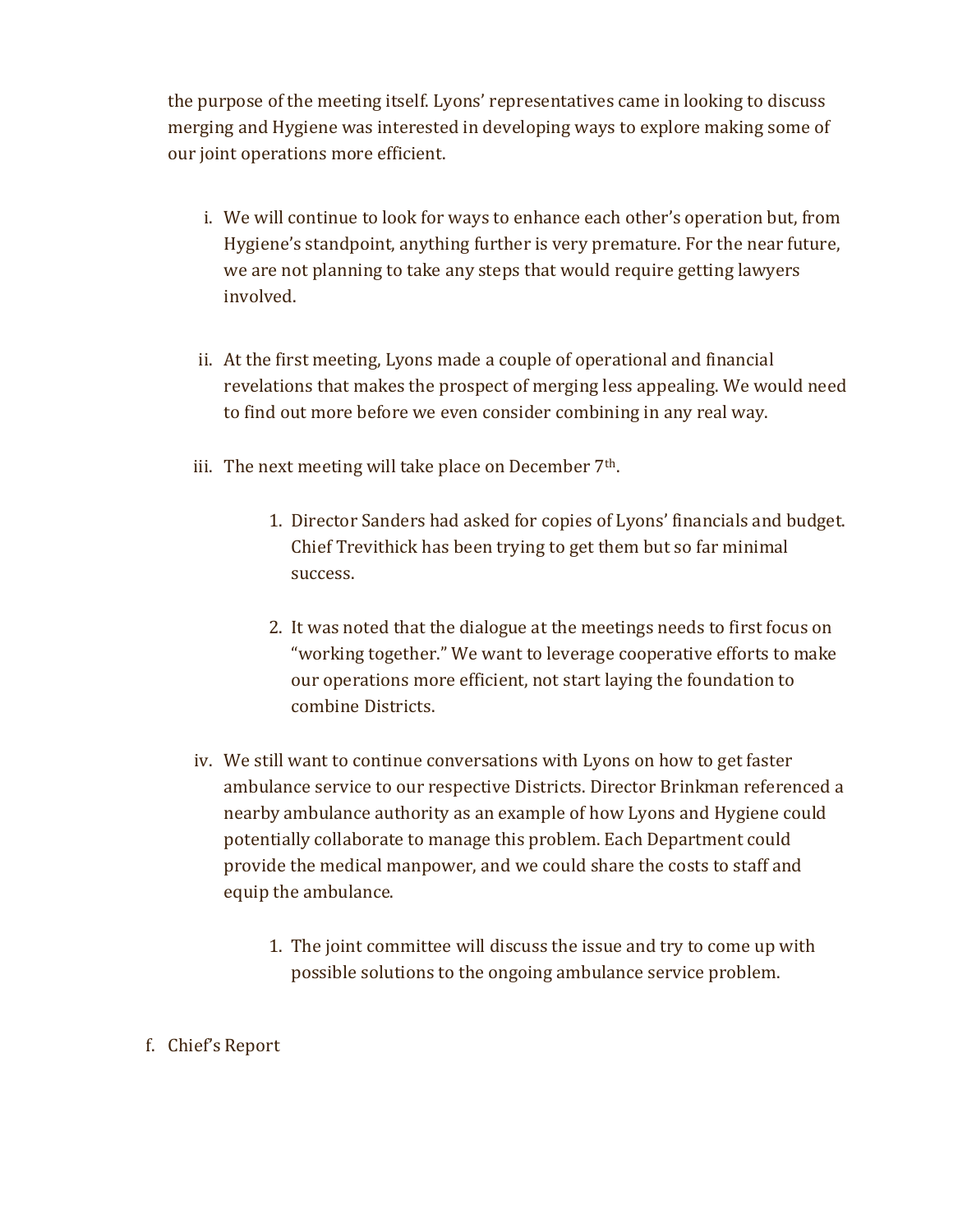- i. Run Data The report couldn't be completed in time for the meeting, but will be emailed when complete. Chief Trevithick summarized some of the highlights.
	- 1. Small grass fire Hygiene responded, and Lyons was automatically toned for support. The Departments worked successfully together and the fire was quickly put out. The Auto Aid agreements are working well
	- 2. Structure fire A fire started in the basement of a home and eventually worked its way up through the roof. There were a lot of responding Departments on the structure fire. In addition to Hygiene, members from Lyons, Lefthand, Pinewood and Longmont all answered the call.
		- Arson is suspected as the cause of the fire.
	- 3. Hygiene sent a tender to help with the prescribed burn yesterday at Hall Ranch.
- ii. Shift Coverage Assistant Chief Benzel provided a handout of shift coverage data for last month. Pretty good coverage in November overall. There were only three 24-hour (cumulative) periods that were not covered. He also reported that he interviewed 13 people recently so there is a lot of interest in joining the Department.
	- 1. Assistant Chief Benzel also took the opportunity to express his appreciation to those Board Members who attended Will Easland's funeral.
- iii. Deployments Chief Trevithick still has six bills to send for single-resource deployments. We don't expect many more deployments from now until next season. We are trying to focus on training Engine Bosses and Type 1 Wildland Firefighter.
- iv. Grant Update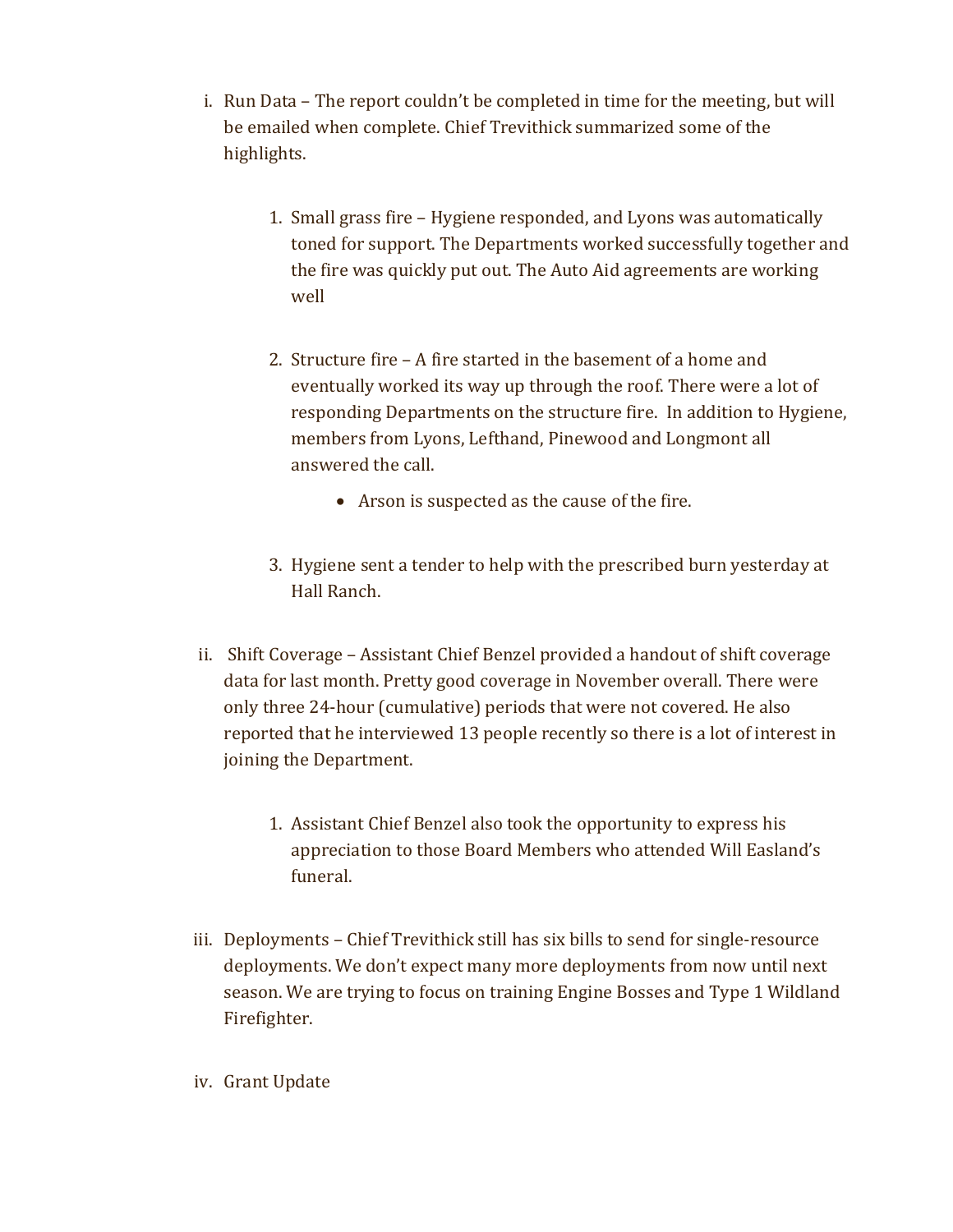- 1. All information from all participating Departments has been submitted to the grant writer; he is now actively working on the joint application for both the SCBAs and radios.
- 2. Chief Trevithick and FF Wurzer met with Paul, a member of the Four Mile Fire Department who writes grants for local funds. Paul is going to work with FF Wurzer to show him how to research and pursue local grants, so that we can make applications to fund smaller, more Hygiene-specific needs.
- 3. Director Butley asked whether we could apply for grants (for different funding) both as part of a group, as well as a single entity. There is a lot of grant money available and we should be trying for it.
	- We already have a lot of the information that we would need to input on most grant applications: number of calls, geographic distribution, etc.
	- Director Sanders would like grant funding to be priority in 2022. There are even grants to hire people to research and apply for grants. Lyons received this type of grant, which partially funded this type of position for  $\sim$ 3 years.
	- Chief Trevithick suggested creating a committee to review all of the FEMA grants available and develop a spreadsheet of the ones we could apply for, their deadlines, qualifications, etc. We could try for vehicle grants, grants to rebuild the station, staff positions, etc.
		- i. Director Butley expressed interest in serving on this committee, and volunteered to start reviewing possible grants for next year.
- v. Boy Scout Charter We were approached by Cub Scout Pack 673 about becoming a Charter Member, but it was agreed that that would be more of a commitment than we could manage. They are also looking to hold a Pack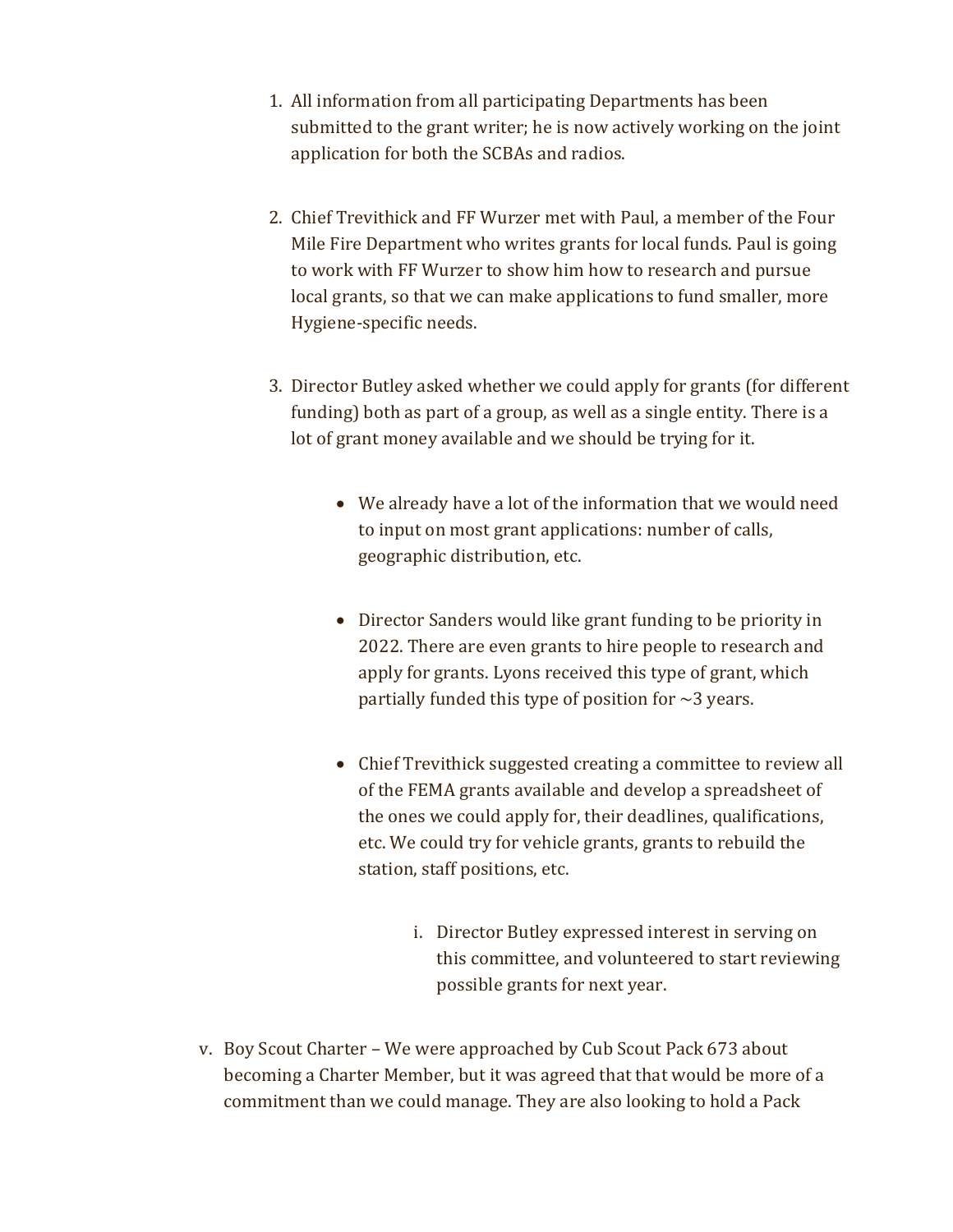meeting November 12th, and wanted to know how much we would charge. Director Sanders will look into the situation and follow up with the Board.

- 1. The HFPD has donated supplies to the Boy Scouts before, and also helped a Girl Scout Troop earn some fire-related patches.
- vi. Other Issues & Opportunities
	- 1. Draft Budget Chief Trevithick received all the budgets from the various Lieutenants and reviewed them. He had to cut out quite a few requests initially, but it all eventually came down to a reasonable level. We still need to add payroll, but the numbers are good otherwise.

#### VI.OLD BUSINESS

- a. 2022 Budget
	- i. With the recently passed mill levy increase, the rent increase and other small revenue streams, we have just over \$1M in available income for 2022. The lawyers verified that the newly approved 11.099 mill levy will commence January 1, 2022.
		- 1. Director Sanders reported that, due to debrucing, we are not limited by the 5.5% rule. This means that we will receive the full 8% increase in property tax assessment revenue next year.
		- 2. As an operation that receives most of its income from property tax revenue, we need to be sure to maintain the legally-mandated contingency percentage. Director Sanders will contact our attorney for more information.
	- ii. Administration/Overhead: Includes non-Department payroll, board expenses, elections, etc. Minimal change from last year. Director Brinkman is term limited so we will need to fill at least one spot. It's possible that we will need to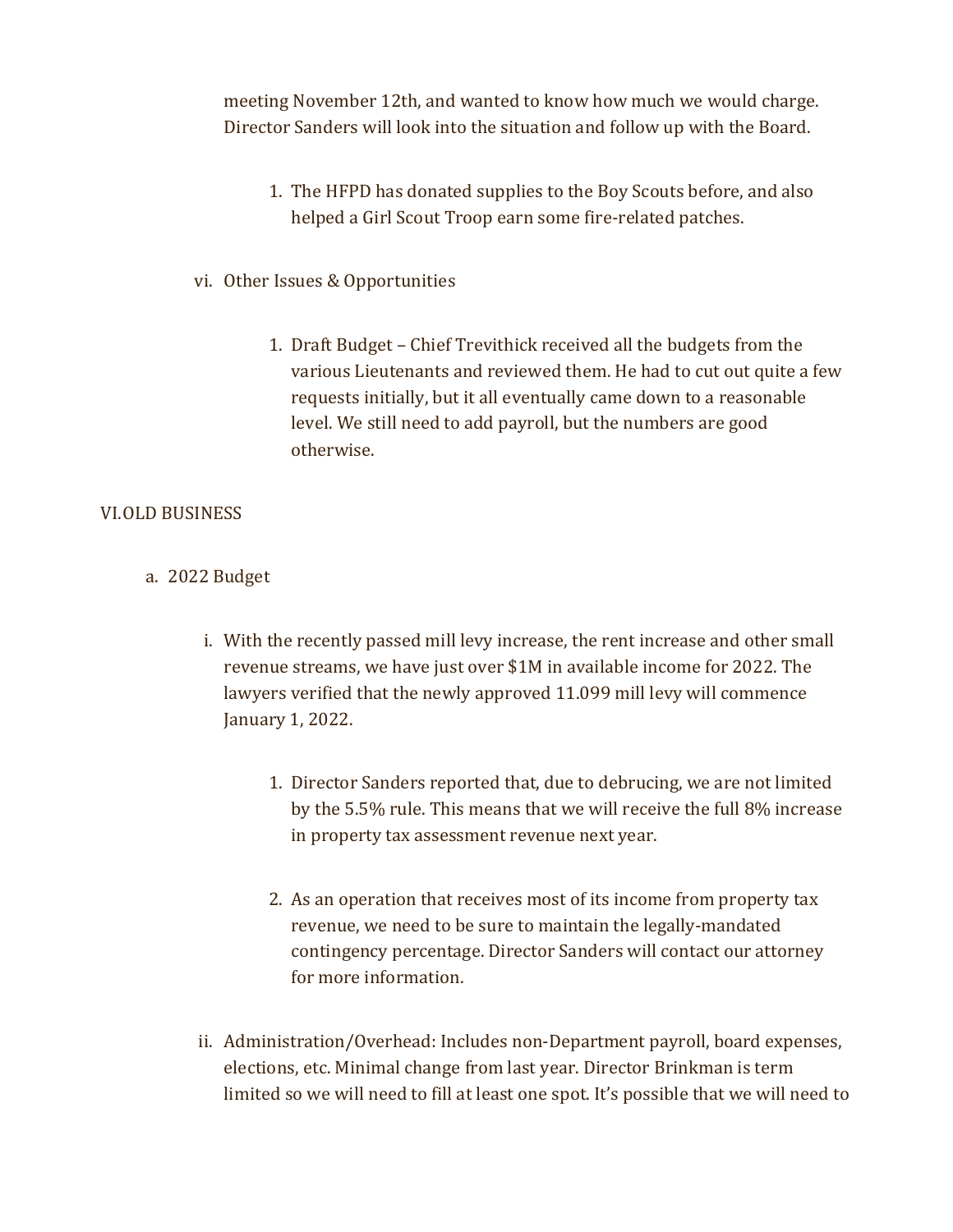hold Board Member Elections in 2022 if there is more than one person interested in serving in his position.

- iii. Buildings: Chief Trevithick would like to get a new message sign to replace the one next to the bays, along 75th Street. Ideally, we would get an electronic one so that the message display could be quickly and easily changed. We plan to repaint the building and replace the CO sensors on the trucks.
- iv. Community Outreach: Mostly unchanged from last year because very little of the funds were used due to COVID restrictions. There was some discussion about whether we should plan to do any newsletter mailings in 2022.
- v. Dues & Subscriptions: We've paid on IamResponding through 2023, but there was talk about switching to an alternative system thereafter. Chief Trevithick will look into some of the suggestions that were made for alternative tracking/notification applications, but it was noted that the value of IamResponding also comes from the fact that it is the system used by most other Departments. If we changed services, we may not be able to integrate with others.
- vi. Equipment Fire & Rescue: Both Repairs/Maintenance and Apparatus account totals have been trimmed way down from the amounts originally proposed. The line items with the highest budget are new bunker gear and uniforms (for 12 people), and replace the fridge and water heater in the station. Although the water heater will be purchased this year with 2021 funds, if there is enough left to cover the cost. We are hoping that the SCBA expenses will be paid for with grant funds, but have included funds to test, repair, and maintain our existing SCBAs in case our application is not approved. If we receive the grant, the amount budgeted for these expenses will drop from  $\sim $14k$  to \$400 because repair and maintenance costs will not apply to new equipment.
- vii. Wildland: Boulder Rural donated Defender Fire Packs to the HFPD, but we still need fire shelters, wildland attire and accessories, chainsaws and various hand tools.
	- 1. The budget includes estimated costs for seven radios for wildland use if we do not get the radio grant. We will need to purchase some new radios in 2022 no matter what, but if we receive grant funding then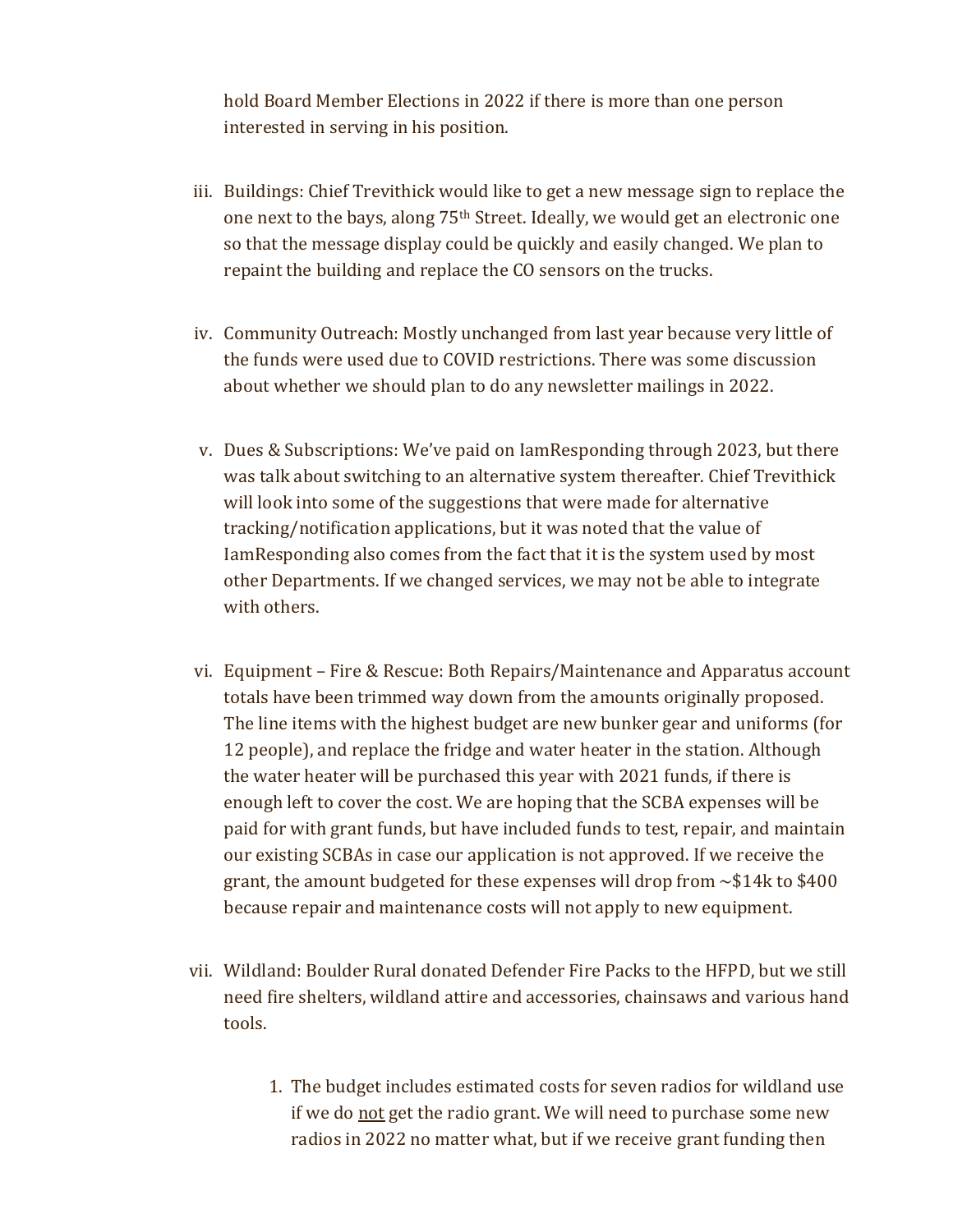we can outfit the entire department, and the radio expense will be reduced by the corresponding amount.

- viii. Equipment Medical: The agreement with AMR allows us to replenish supplies from their ambulance. We don't know whether or not the contract with AMR will be renewed. If Boulder County goes with another service, we may not have the same level of access, which means that medical supply funds need to be included in the budget to purchase our own.
- ix. Insurance: No change overall from last year's budget. We signed a 2-year term so 2022 expenses should be very similar to what we paid this year.
	- 1. Most Worker's Compensation insurance expenses come from deployments. The more deployments we have, the higher the cost, but the additional expense is billed to the government for reimbursement.
	- 2. We may want to drop our equipment coverage down. Right now we are insuring at the purchase prices, but if a vehicle is totaled, we are unlikely to get anywhere near what the topline payout is. We could potentially same money on insurance premiums if we had lower coverage rates. Chief Trevithick will follow up with Tribbett and see whether there might be a better balance between coverage and premiums.
	- 3. Chief Trevithick will get a quote for the Post Office from Tribbett tomorrow, and look around for others if the quote seems high.
- x. IT & Communications Software: G-Suite expense has been updated to reflect the new, higher rate that Google will charge in 2022. Other than that, account expenses are relatively similar to 2021.
	- 1. Emergency Reporting was purchased by another company, so it seems likely that prices could go up next year. We will know more about the changes for the December meeting.
- xi. Payroll: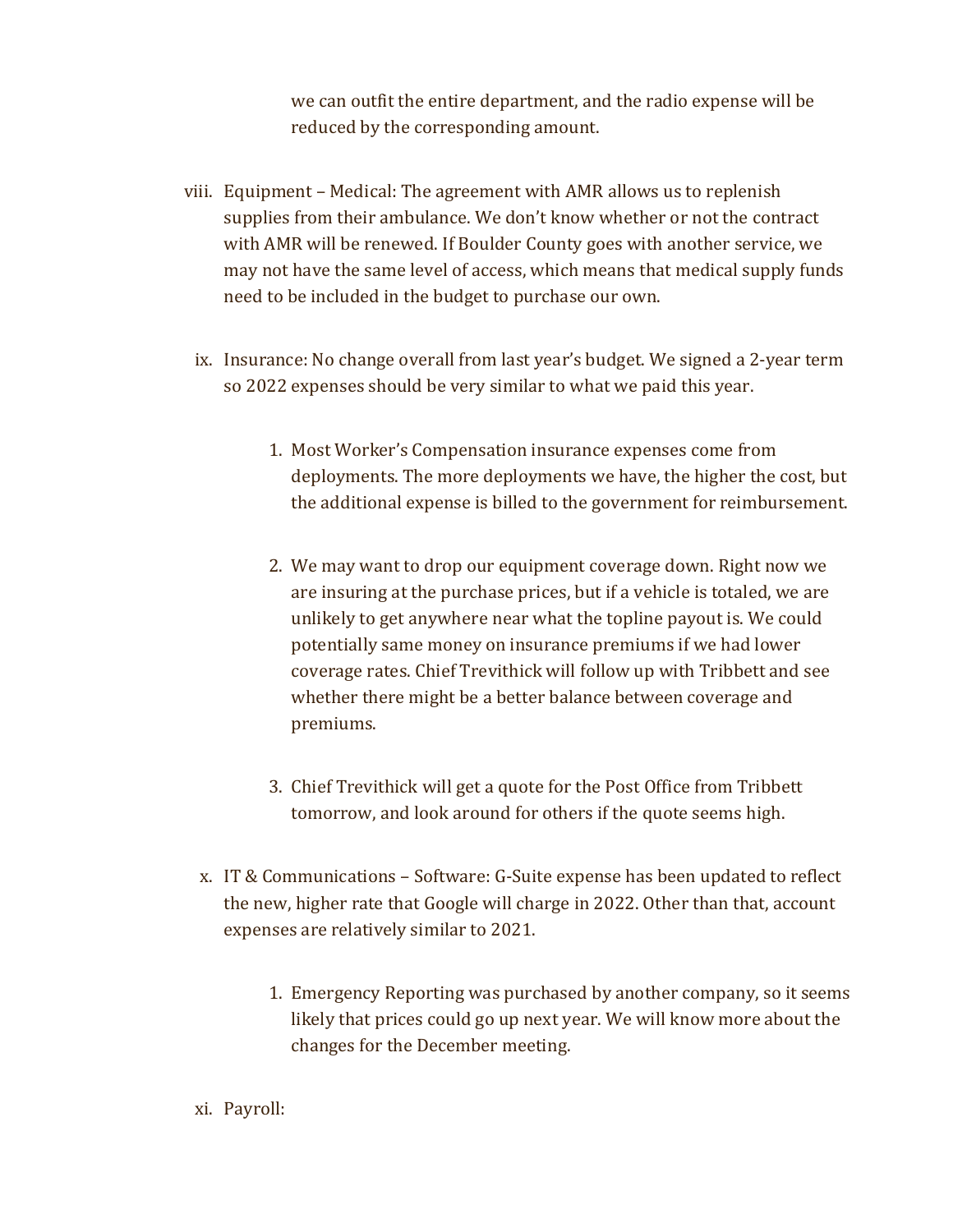- 1. The budget currently includes a 3% pay raise in all payroll categories and a \$1/hour increase for the two hourly employees, although these increases are still subject to Board approval. The District Manager salary will continue to be discussed.
	- Chief Trevithick advocated for regularly allocating funds to pay grant writers. The writer could be from inside or outside the Department, but we should have funds available to act on promising grants when they become available.
		- i. Top priority for next year should be to apply for grants to replace the station.
- 2. Chief Trevithick oversees the Training & Personnel Manager, and will make payroll decisions for that position.
- xii. Pension: We are allocating .5 mills of the assessed property values to the pension fund, but we may need to cut back because our actuary says that we are still over-funded relative to volunteer trends. For now we will continue at .5 mills.
- xiii. Personnel: The amount earmarked for the 2022 Holiday/FF Recognition Dinner is the same as last year, but should probably be raised to account for rising prices. The Board decided to increase the amount by 20%.
	- 1. We still need to get plaques made for former Directors Koslov and Baldrige. The verbiage has been finalized; it just needs to be added to the plaques so that they can be awarded at the Holiday Dinner.
		- Director Snyder will invite Judy and Molly to the party
- xiv. Professional Services: Similar to last year for attorney fees; a little more is included for CPA expenses.
- xv. Shift Program: We've used the same calculation as last year for total hours, but the overall cost is a bit higher to incorporate a slight wage increase.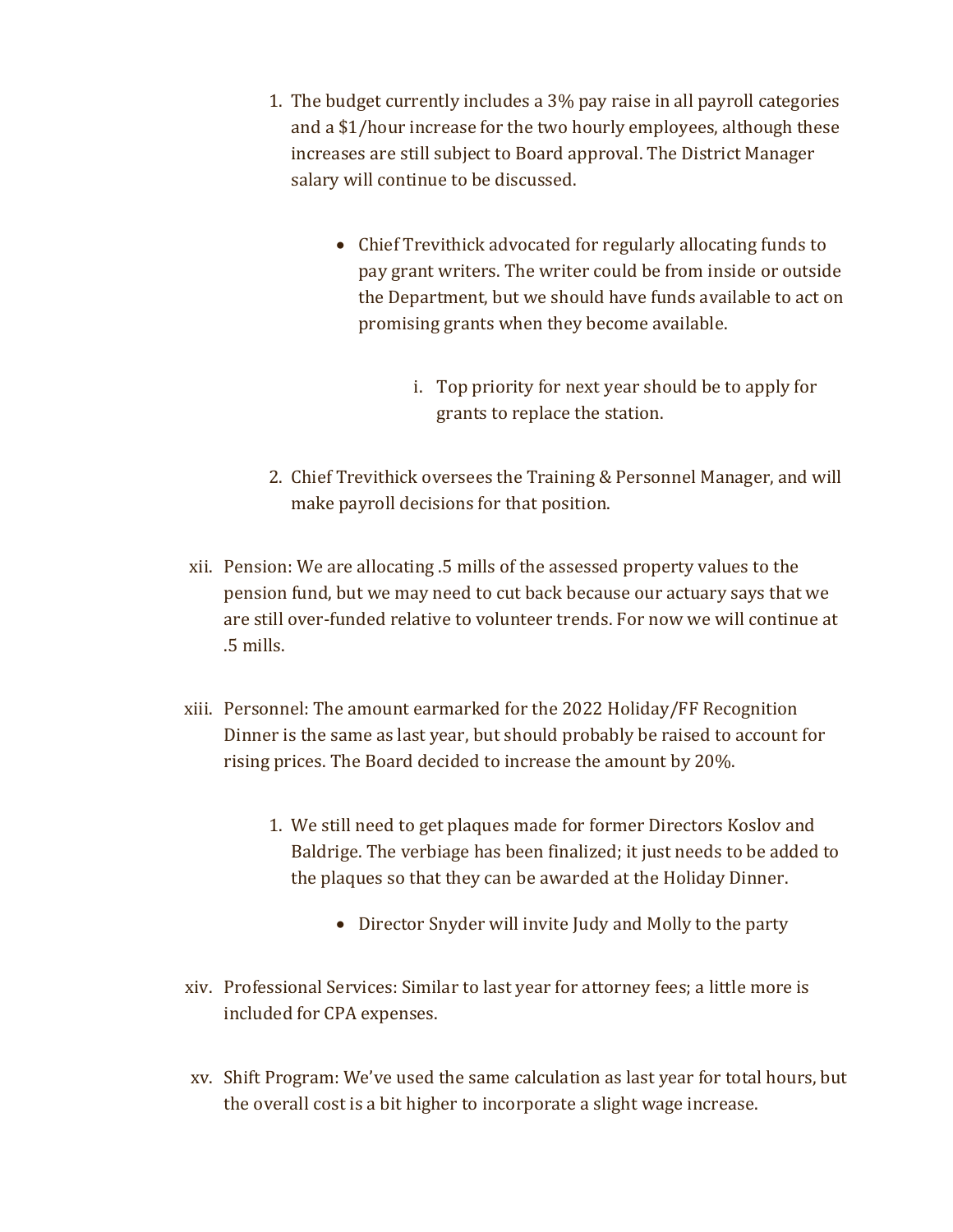- 1. Wage rates for the Shift Program will be discussed at the Regular January Board Meeting, but for now, the amount budgeted will stay as it is.
- 2. There was discussion about the increasing number of gaps in shift coverage. It was suggested that we may want to revisit the format of how shifts are structured, and look more closely at how effective paid vs. volunteer coverage is.
- xvi. Supplies: We've run well over on fuel expenses for this year, so the budget was increased in an attempt to mitigate a repeat overage in 2022.
- xvii. Training Fire & Rescue: The top amount budgeted is for academy, classes, and mandatory conferences. Second is for a new smoke machine. Thirdhighest expense is the annual membership fee to use the Boulder County training facility.
	- 1. Director Sanders noted that there have been some comments about the Conexes (used for training) that are sitting out front, and asked if they could be moved elsewhere, from a street/curb appeal. Chief Trevithick reported that they could be moved to the Longmont training center. It was important to keep them close but will be easier to spare people for training when they go to Longmont now that we have expanded Auto Aid agreements with Lyons.
- xviii. Training Medical: Very similar to last year. It includes the cost to send two members to EMT school on scholarship.
	- xix. Utilities: Similar to last year, although we hope to drop Voice Service next year and switch to a cheaper option.
	- xx. Buy in 2021: There are a few larger expenses that we were planning to include in the 2022 budget, but Chief Trevithick is hoping that we will have enough in surplus 2021 funds to purchase them before the end of the year.
	- xxi. Capital Expenses: Since we don't know if our grant applications will be approved, the Board agreed that the budget should include Capital Expense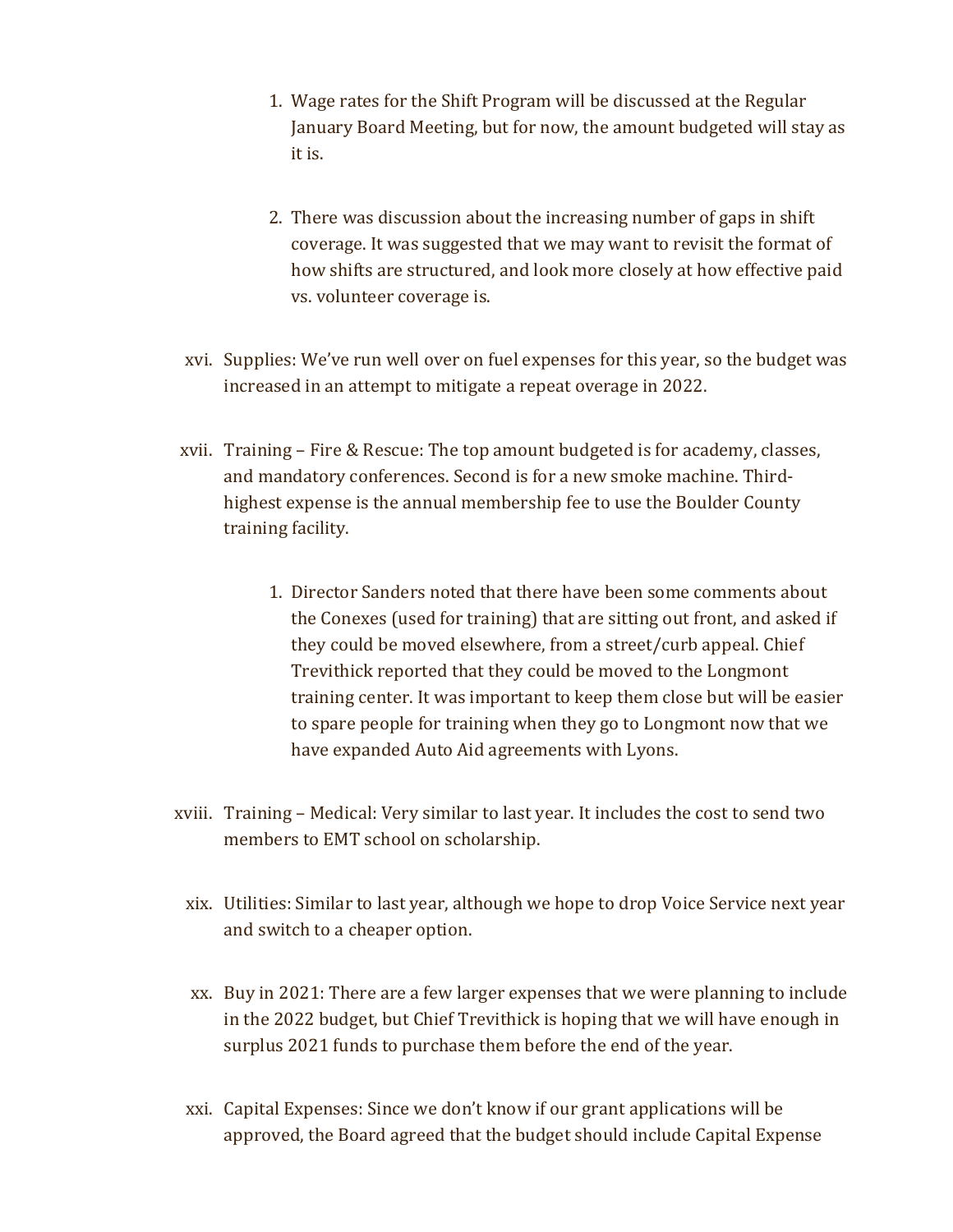funds to purchase new radios and SCBAs. The equipment our firefighters are using is unreliable, which puts their lives at risk. We will pull from savings if needed.

- b. Green House
	- i. Lease Chief Trevithick will send the final version of the lease to the Board Members for signatures.
	- ii. Acquisition No discussion
- c. Christmas Party, December  $3<sup>rd</sup>$  Everyone who intends to come needs to sign up asap.

#### VII. NEW BUSINESS

#### VIII. AGENDA NEXT MONTH

- a. Work Session November 27th at 12:30PM
- b. Regular Meeting No discussion
- IX. ADJOURNMENT There was a MOTION to adjourn the meeting, and the meeting concluded at 10:33 PM.

#### Motion/Resolution Summary:

- MOTION to approve the regular meeting minutes
- MOTION to adjourn the meeting

#### ACTION ITEMS:

#### Chief Trevithick

- Forward the email from the insurers about the Post Office to Devon to follow up on
- Finalize all non-recurring purchases by the end of the month